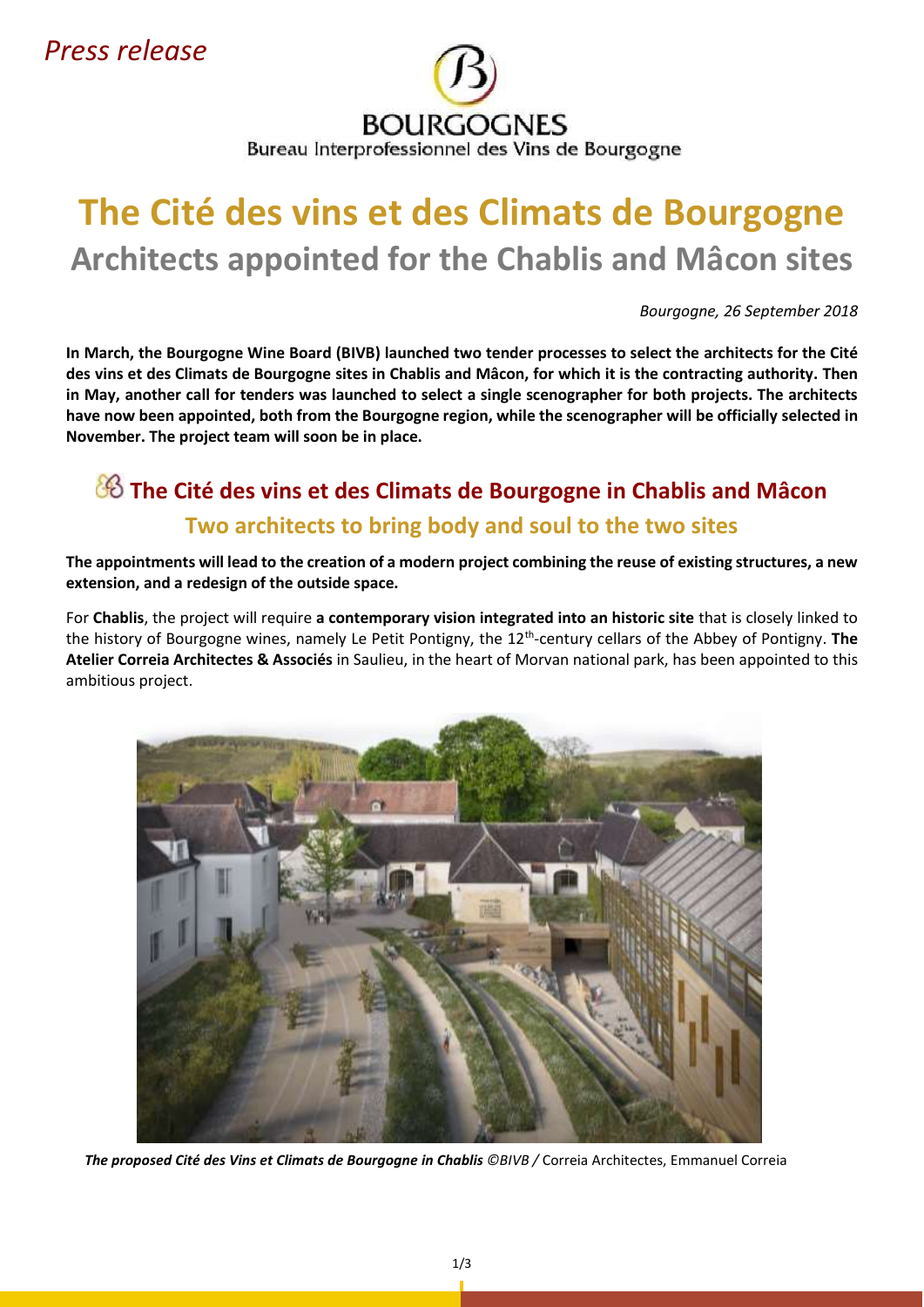

For the **Mâcon** site, the challenge was a very different one. The architect has to ensure **unity between the existing buildings**, namely the BIVB's Maison des Vins and the Maison Mâconnaise des Vins. Audacity and creativity are key, in particular with regard to the creation of a unifying element, visible from the exterior, to bring the whole site together. **RBC Architecture & ACL Associés** based in Mâcon has been chosen to lead this ambitious project.



*The proposed Cité des Vins et Climats de Bourgogne in Mâcon © BIVB /* RBC Architecture

When the call for architects was launched in March 2018, the response was impressive, with **69 architects responding to one or both projects** (46 applications for the Chablis site and 54 for Mâcon).

**In early May**, the selection panel, made up of wine industry professionals, local lawmakers, and experts in architecture and scenography, shortlisted three architects for each site. They worked for several months in order to come up with a proposition, including the creation of mock-ups and visuals to illustrate their architectural approach.

**In late July**, they were required to present their projects to the panel, which then went on to make their final selection for the two projects.

#### *About the architects selected:*

*The Atelier Correira, which has a team of around 10, is located where the Morvan national park meets the Auxois region. They work in a range of different areas, including renovation and extension of old buildings, public facilities, urban projects, and commercial premises.*

*The Atelier Correia has strong links to the surrounding rural region from which the team draws references, inspiration, and colors. It has built up strong respect for architectural heritage, with a preference for natural and sustainable materials.* 

*RBC Architecture takes a conceptual, technical, and economic overview of architectural projects with a continual focus on detail. It offers a contemporary approach, bringing its extensive experience and the benefits of its architectural and urban thinking to projects.* 

*Thanks to a consultative approach and a quest for solutions that fit, RBC Architecture focuses on sustainable constructions that optimize function and construction quality. With 12 team members, the agency has all the skills required, from design and budgeting to overseeing the build itself.*

*For the Cité des Vins in Mâcon project, RBC is partnering with the Atelier Christine Larochette (ACL).*